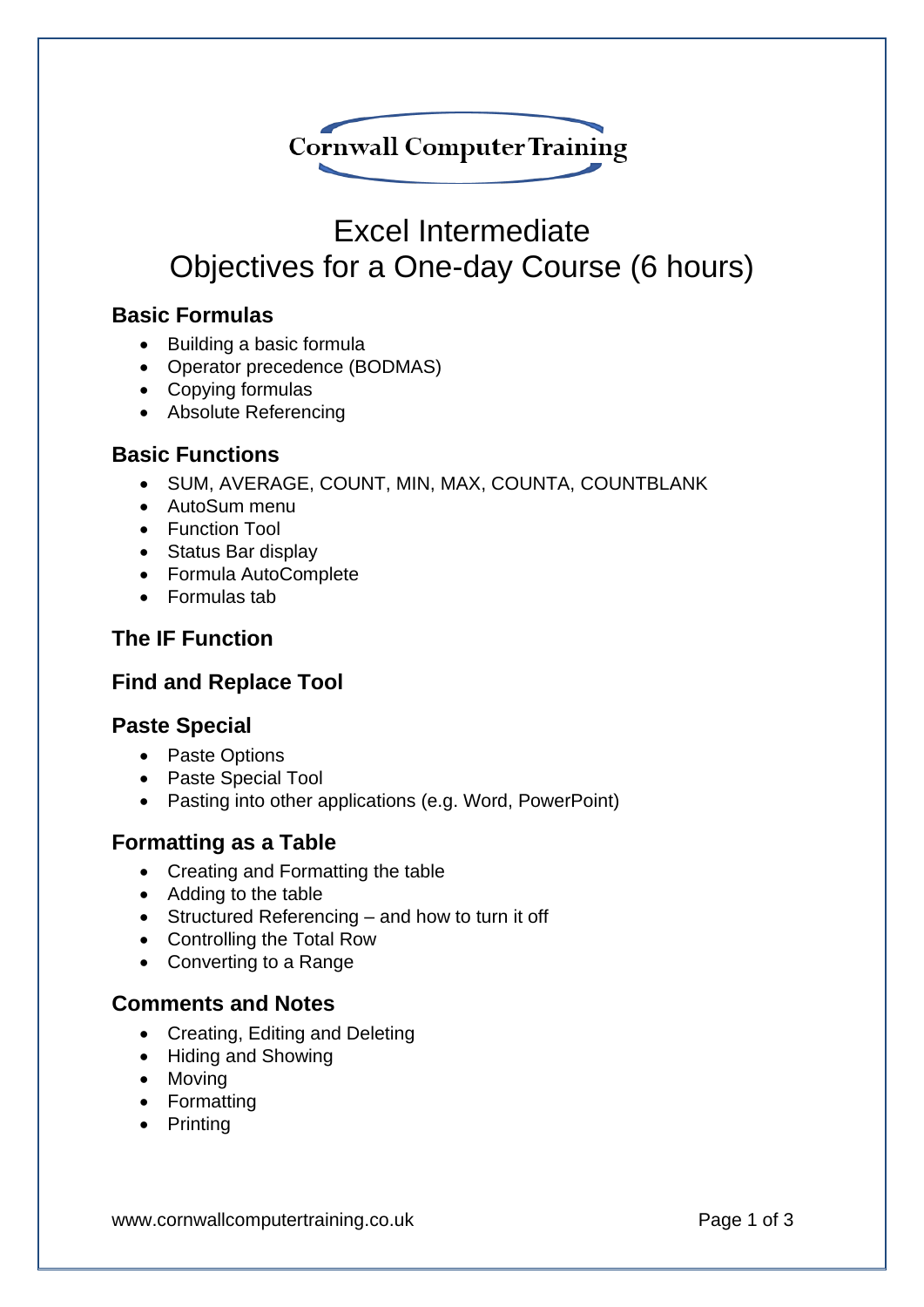# **Charts (optional)**

- Creating (including selecting the correct data range)
- Recommended Charts
- Main Chart types:
	- o Column/Bar
	- o Funnel (2016 onwards)
	- o Line
	- o Pie
- Resizing and moving
- Adding and controlling chart elements
- Formatting the chart
- Filtering the chart
- Printing charts

## **Conditional Summary Functions (optional)**

- SUMIF
- AVERAGEIF
- COUNTIF
- SUMIFS
- AVERAGEIFS
- COUNTIFS
- MINIFS and MAXIFS (365 onwards)

#### **Sparklines**

- Creating single sparklines or groups
- Formatting
- Axis Options

#### **Data Validation**

- Creating Rules
- Data Validation Styles
- Creating custom messages
- Creating drop-down lists
- Circling Invalid Data

# **Conditional Formatting**

- Data Bars
- Colour Scales
- Icon Sets
- Top & Bottom Rules
- Highlight Cells Rules
- Editing Rules
- Managing Rules